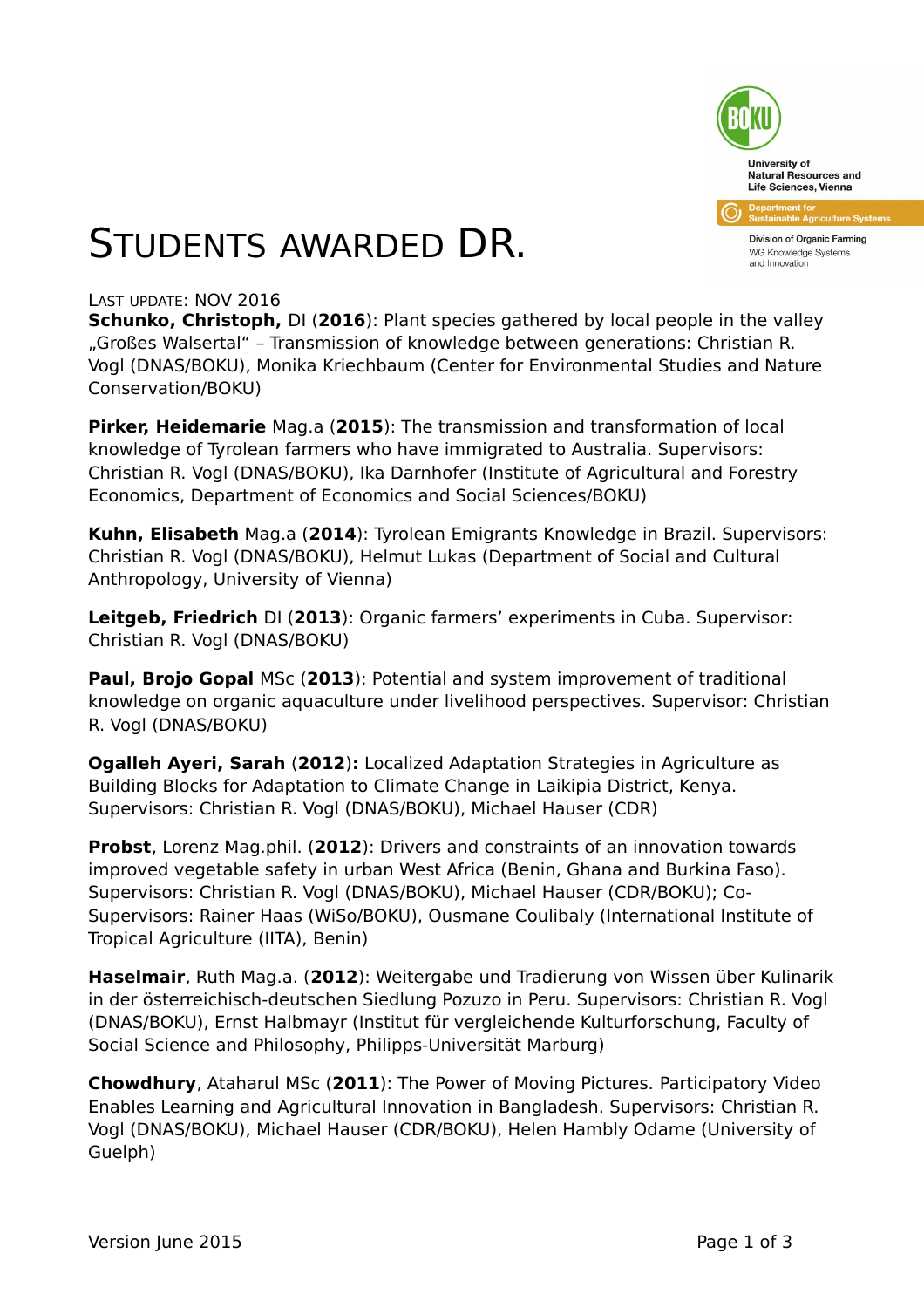

Division of Organic Farming WG Knowledge Systems and Innovation

# STUDENTS AWARDED DR.

#### LAST UPDATE: NOV 2016

**Gauli**, Kalyan MSc (**2011**): Commercialization of Non-timber Forest Products: Contribution to poverty reduction in Dolakha district, Nepal. Supervisors: Christian R. Vogl & Werner Zollitsch (DNAS/BOKU), Michael Hauser (CDR/BOKU), Ika Darnhofer (Department für Wirtschafts- und Sozialwissenschaften/BOKU)

**Kiura**, Jonathan Muriuki NSc (**2011**): Assessing the potential for increased cultivation of medicinal trees by smallholder farmers in Eastern Africa: A case study of Mt. Kenya East area. Supervisors: Gerhard Glatzel (Institute for Forest Ecology/BOKU), Christian R. Vogl (DNAS/BOKU), Steven Franzel & Ramni Jamnadass (World Agroforestry Centre, Nairobi, Kenya)

**Kummer**, Susanne DI (**2011**): Organic Farmers´ Experiments in Austria. Learning processes and resilience building in farmers´ own experimentation activities. Supervisors: Christian R. Vogl (DNAS/BOKU), Rebecka Milestad (Dept. of Urban and Rural Development, Swedish University of Agricultural Sciences)

**Wahlhütter**, Sebastian Mag. (**2011**): Lokales Wissen über Boden zwischen Praxis und Theorie: Eine kulturanthropologisch - ethnopedologische Studie im südlichen Burgenland und in der Weststeiermark. Supervisors: Christian R. Vogl (DNAS/BOKU), Helmut Eberhart (Institute for European Ethnology and Cultural Anthropology, KF University Graz, Austria)

**Degefa**, Mastewal Yami MSc (**2010**): How Informal Institutions Strengthen Sustainable Management of Common Pool Resources in Tigray, Ethiopia? Supervisors: Christian R. Vogl (DNAS/BOKU), Michael Hauser (CDR/BOKU), Mitiku Haile (Mekelle University, Ethiopia)

**Van der Stege**, Christine MSc (**2010**): The ethnobotany of baobab (Adansonia digitata L.) and tamarind (Tamarindus indica L.) in West Africa: Their importance in rural subsistence and potential for participatory domestication to guarantee future access for the rural poor. Supervisors: Christian R. Vogl & Anna Hartl (DNAS/BOKU), Raj Puri (University of Kent), Patricia Howard (Wageningen University), Gary Martin (Global Diversity Foundation und Kent University)

**Ribeiro**, Maria Miguel Lic. (**2008**): Modelling the factors influencing the commercialisation of paper mulberry bark (Broussonetia Papyrifera (L) Vent): A supply chain analysis of a non-timber forest product in Oudomxay, Lao PDR. Promoters: Ika Darnhofer (Institute of Agricultural and Forestry Economics, BOKU), Michael Hauser & Christian R. Vogl (DNAS/BOKU)